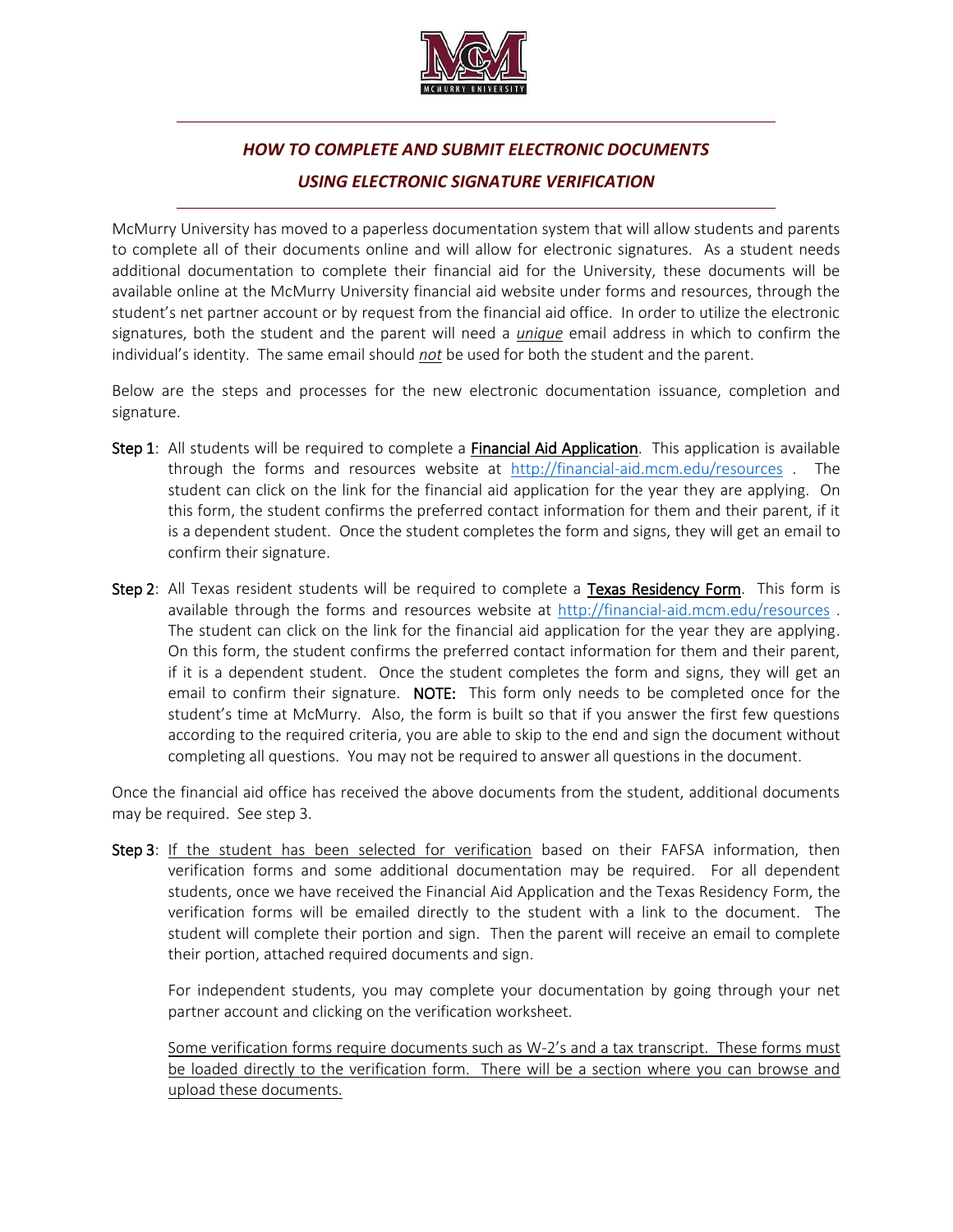See below for additional detailed instructions on the completion of verification forms and the attachment of additional required documents. Not all verification forms require the same information so these are just examples of what you may see.

## **STUDENT**

 $\triangleright$  The student will receive this document first, and will need to complete the questions that the student is prompted for, usually highlighted in yellow.

|              | According to federal requirements, we must verify the number of people in your household. Please complete and return<br>this form. Upon receipt of this information, we can continue processing your financial aid file. |  |                        |                     |  |  |
|--------------|--------------------------------------------------------------------------------------------------------------------------------------------------------------------------------------------------------------------------|--|------------------------|---------------------|--|--|
| <b>Start</b> |                                                                                                                                                                                                                          |  |                        |                     |  |  |
|              | Student Full Name                                                                                                                                                                                                        |  | Social Security Number | McMurry Student ID# |  |  |

 $\triangleright$  Questions and fields will become available as the student moves through the document. Some fields may not be required even though there is a star beside of them. You can follow the prompts that say next to know which fields you are required to complete.

|      | <b>Employer's Name</b>          | 2015 Amount Earned | <b>IRS W-2 Provided</b>  |  |
|------|---------------------------------|--------------------|--------------------------|--|
|      | Suzy's Auto Body Shop (example) | \$2,000            | Yes                      |  |
| Next |                                 |                    | Click to Attach Click to |  |
|      |                                 |                    | Click to Attach Click to |  |
|      |                                 |                    | Click to Attach Click to |  |
|      |                                 |                    | Click to Attach Click to |  |
|      |                                 |                    | Click to Attach Click to |  |

- $\triangleright$  As you can see above, if a document is required to be attached, you will have a yellow highlighted field that says "Click to Attach". When you click on this box, it will pull up your computers' browser to look for the document that has been previously saved on your computer.
- $\triangleright$  If a required question is missed, the "Click to sign" will not be available until all of the required questions have been answered.
- $\triangleright$  You must agree to the terms and conditions prior to the "Click to sign" at the end of the document.

I agree to the Terms of Use, have reviewed the Consumer Disclosure and agree to do business electronically with McMurry University

Click to sign

- $\triangleright$  Once you have completed, signed and submitted the document, the system will automatically send the document to the parent.
- $\triangleright$  You will have the option to download a copy of the document you signed. Once all participants have signed the document, you will receive another email with the complete document available.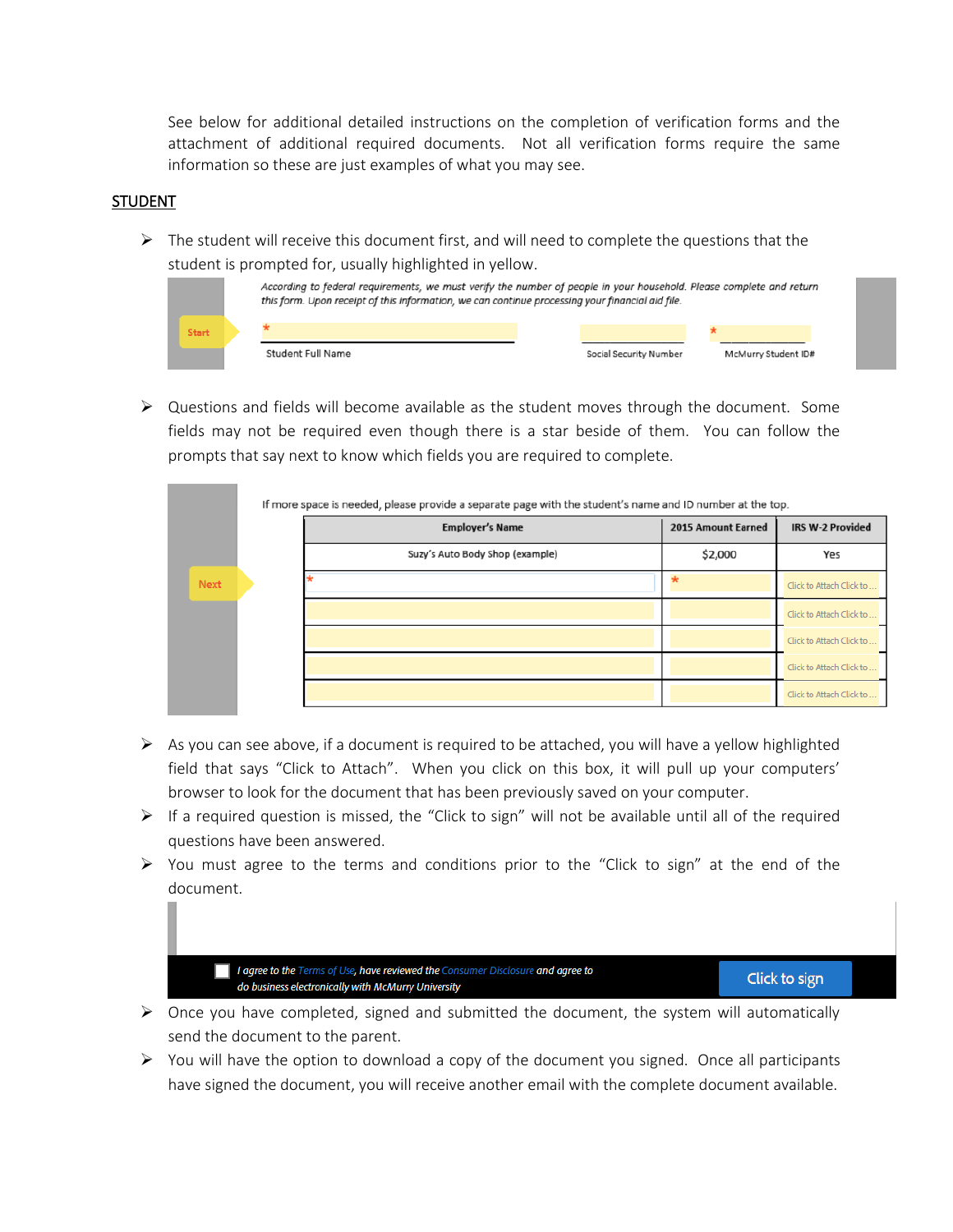## PARENT (FOR DEPENDENT STUDENTS)

- $\triangleright$  The parent will receive this document after the student has completed their information, signed and submitted it.
- $\triangleright$  The parent will be able to see all the information the student has provided, however, you will not be able to make any changes to the student provided information.
- $\triangleright$  Complete the questions prompted, usually highlighted in yellow, if you have any. A signature may be all that is required. Students will complete the first line of the household information, but then the parent is required to finish this information.

|      | <b>Full Name</b>       | Age | Relationship   | College (If attending at least half-time in 2016-2017) |
|------|------------------------|-----|----------------|--------------------------------------------------------|
|      | Lori E Herrick         | 19  | Self           | <b>McMurry University</b>                              |
|      | <b>Bobby Herrick</b>   | 67  | Father         | N/A                                                    |
|      | <b>Shirley Herrick</b> | 65  | Mother         | N/A                                                    |
|      | <b>Richard Herrick</b> | 22  | <b>Brother</b> | <b>Texas Tech</b>                                      |
| Next |                        |     |                |                                                        |
|      |                        |     |                |                                                        |

- $\triangleright$  If a required question is missed, the "Click to sign" will not be available until all of the required questions have been answered.
- $\triangleright$  You must agree to the terms and conditions prior to the "Click to sign" at the end of the document.

I agree to the Terms of Use, have reviewed the Consumer Disclosure and agree to do business electronically with McMurry University

Click to sign

- $\triangleright$  Once you have completed, signed and submitted the document, the system will automatically send the completed document to McMurry.
- $\triangleright$  You will receive a final email with the completed document available to download.
- $\triangleright$  If you have your students W-2 and tax transcripts (if required), you may attach them to your Verification Worksheet.

## TIPS TO UPLOADING DOCUMENTS

- 1. If you are required to attach you IRS tax transcript, you will need to go online to [https://www.irs.gov/Individuals/Get](https://www.irs.gov/Individuals/Get-Transcript)-Transcript and follow the prompts to request your "Tax Return Transcript" for the tax year you used for your FAFSA. *Please do NOT send the "Account Transcript." This is not the right information.* Once you receive this transcript in the mail, you can scan it in and save it on your computer in place you will remember.
- 2. All students and parents are required to supply W-2's if they worked during the year. You may scan all student W-2's together, and then scan all parent W-2's together and save on your